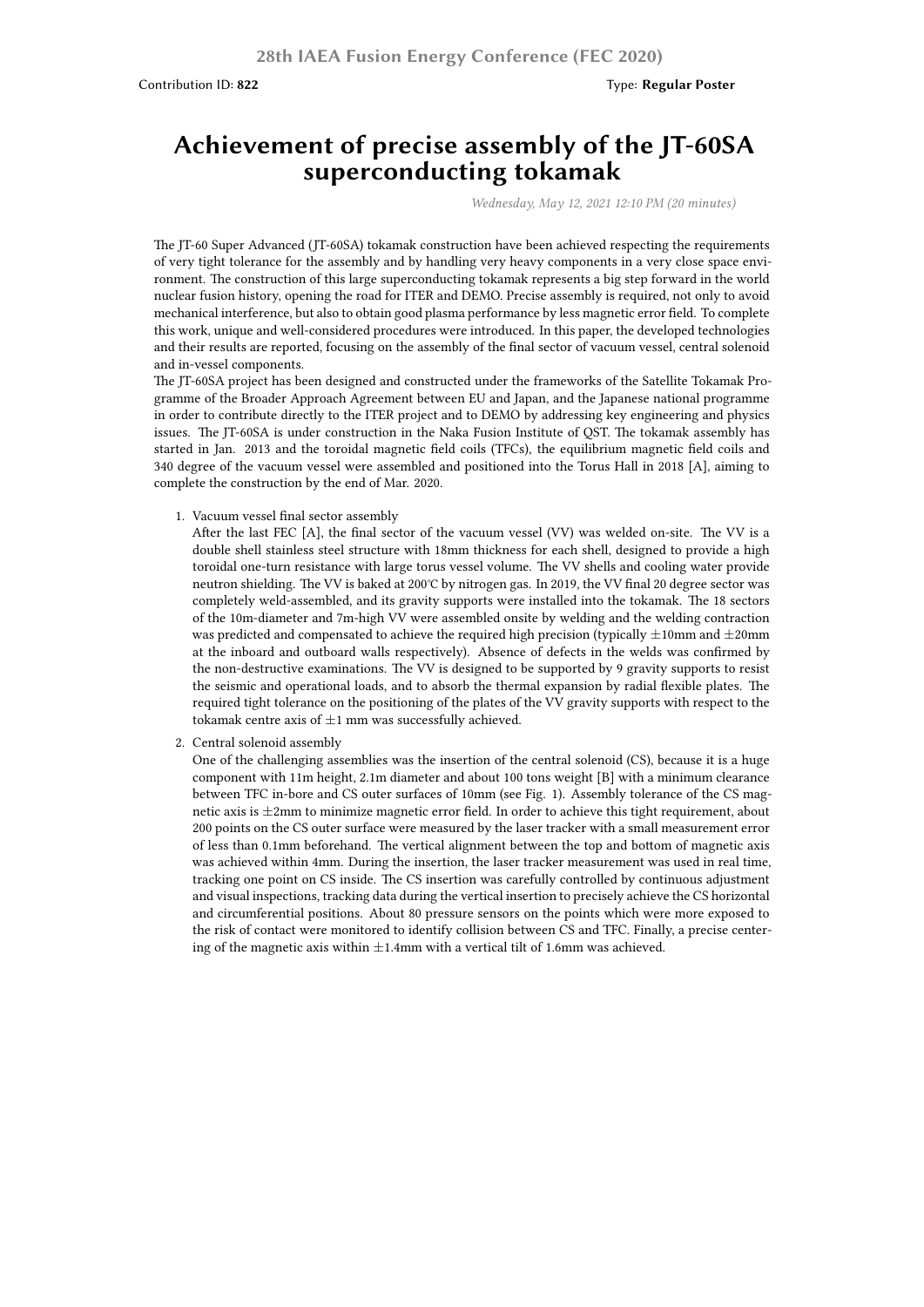

Figure 1: CS insertion and clearance between TFC and CS.

3. In-vessel components assembly

For the first plasma operation, in-vessel components such as various sensors, first walls and the upper divertor [C] have been installed. Precise assembly for these plasma facing components is required to avoid unacceptable local heat load on the inboard first wall for the limiter configuration at the plasma initiation and on the upper divertor for the divertor configuration. A final alignment of *±*1mm of the graphite tiles is required. The waving of the VV surface generates a strong challenge to this accuracy. The C-type steels (see fig.2) representing the interface between the VV surface and the graphite tiles have been precisely machined based on the VV surface measurements obtained by the laser tracker with T-probe. There were 15 points for this measurement along the interface of the C-type steels to the VV surface, and the interfaces were machined along optimum curve by these measured points. By the precise measurement and machining an accuracy of the graphite tile surface alignment within *±*1mm has been achieved.



Figure 2: C-type steels of upper divertor.

[A] Y. Shibama, et al., in Proceedings of the 27th IAEA Fusion Energy Conference, 22-27 October 2018, Gandhinagar, India, IAEA-CN-258 FIP/P7-37 (2018).

[B] H. Murakami, et al., IEEE TRANSACTIONS ON APPLIED SUPERCONDUCTIVITY, VOL. 28, NO. 3, APRIL 2018.

[C] D. Tsuru, et al. Phys. Scr. T171 ( 2020 ) 014023.

## **Affiliation**